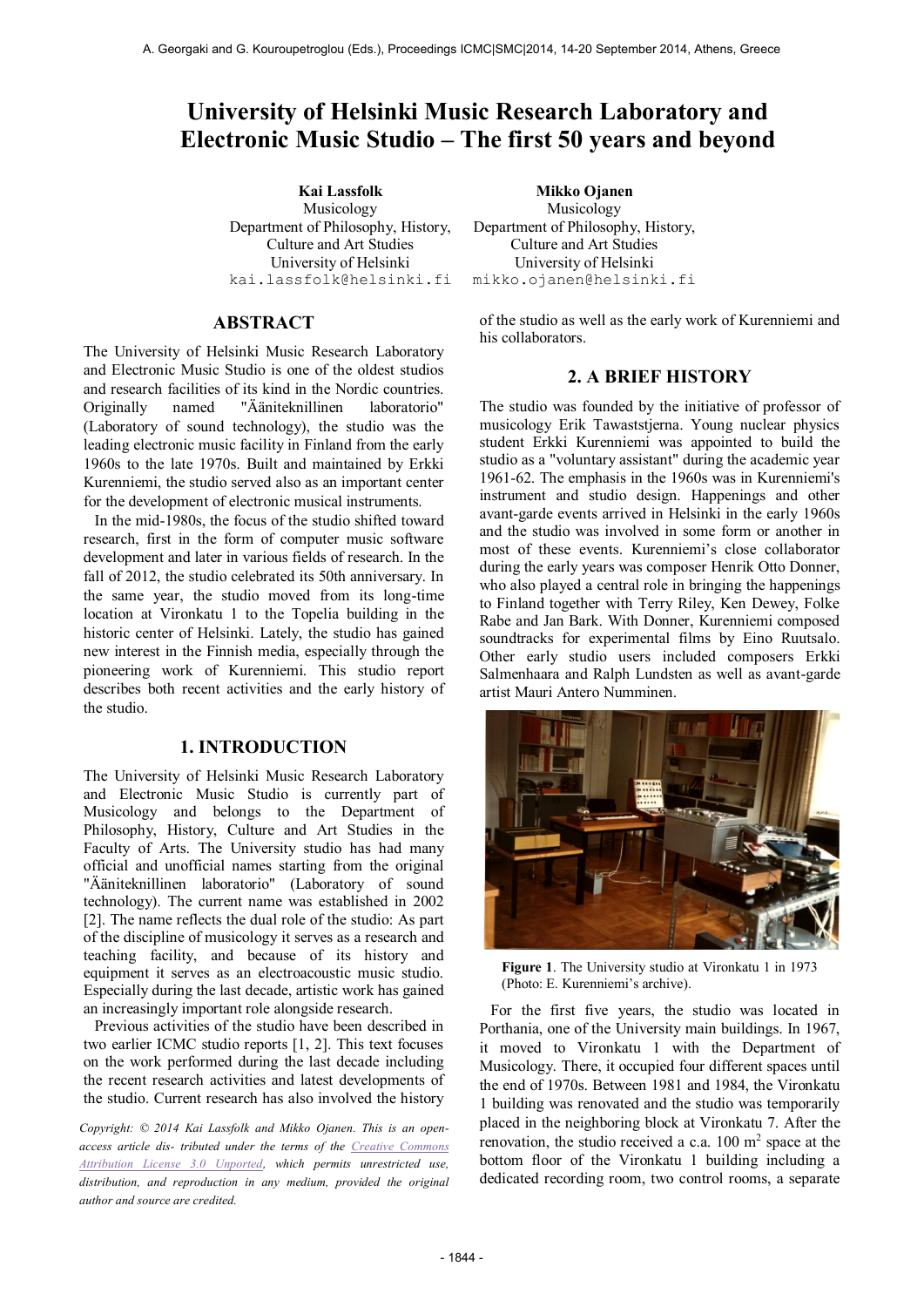tape music studio as well as office and service rooms. At the end of 2012, the studio moved from Vironkatu to the Topelia building at the University campus area in the historic center of Helsinki, a block away from its original location in Porthania.

Throughout the 1960s, the studio equipment consisted mainly of analog tape recorders and various Kurenniemi's sound generators and other custom-built devices. From the mid to the late 1960s, Kurenniemi's Integrated Synthesizer served as the central sound generator, mixer and sound processing unit. Due to the unconventional equipment, composers were dependent on Kurenniemi's help to accomplish their projects. In the early 1970s, with the aid of increased funding, new equipment, including more tape recorders and a Putney VCS 3 synthesizer, were purchased (see Figure 1). At the same time, composer Jukka Ruohomäki took control of the studio while Kurenniemi founded the Digelius Electronics Finland company to market and manufacture his instrument designs. In the mid-1970s, Ruohomäki developed the equipment setup into a more conventional tape music facility. Still, Kurenniemi's equipment remained its speciality, especially the digital synthesizer DIMI-A and the programmable patch bay and mixer DIMIX. Collaboration between the studio and Digelius Electronics remained vivid until the company's bankruptcy in 1976.

Ruohomäki also started the first informal studio courses for composers, musicians and students from both inside and outside the Department. Although the University studio was generally known as a working place for electroacoustic music composers, it did not have an aesthetic or stylistic policy. As a result, many kinds of projects were realized ranging from experimental works to film soundtracks and pop music recordings. However, practical constraints such as lack of a multitrack tape recorder or sound-proof control room restricted the use of the studio for conventional music production purposes. Still, the University studio remained the leading electronic music center in Helsinki until the late 1970s when YLE's Experimental Studio was developed into a fully equipped facility.

Certain shifts of trends can be seen to direct the studio activity across its history. During the first decade, the work concentrated on instrument design. The active collaboration with Finnish and Swedish artists gave the studio a status as a creative working environment with novel technology. With Ruohomäki and his courses the focus of the studio shifted toward composition.

Ruohomäki's successor Andrew Bentley strengthened this trend and stabilized the studio course as part of its regular training. Bentley maintained the studio during the renovation of the Vironkatu 1 building. After the renovation, Ruohomäki returned briefly to rebuild the studio and handed the responsibility of its maintenance over to a younger generation of composers and researchers including Pauli Laine, Kai Lassfolk and Kalev Tiits.

Starting from the mid-1980s the focus shifted more toward computer-assisted music research, although composition and concert performance activities continued on the side. The early 2000s saw a strongly growing interest in the history of Finnish electroacoustic music. This was partly due the new generation of musicians and artists finding Kurenniemi's almost lost life-time work as a pioneer of electroacoustic music. This has also reflected on the academic and artistic activities of the studio.

#### **3. NEW STUDIO FACILITY**

The new main studio facility consists of a  $75 \text{ m}^2$  space divided into a recording room and two control rooms (see Figure 2). An additional  $37 \text{ m}^2$  room is allocated as a service and study space. The studio audio and video cabling is also routed to a neighboring  $76 \text{ m}^2$  music and lecture hall as well as to a small practice room. Both rooms are equipped with a Steinway grand piano. The main control room is equipped with a 16-channel computer-based recording system with stereo monitoring. A selection of analog and digital outboard equipment is also available. The second, small control room features a computer workstation and a 5.1 speaker setup. The recording room serves also as an analog tape music studio with equipment from the 1960s, 1970s and 1980s.



**Figure 2**. The recording room and analog studio of the new studio in the Topelia building. (Photo: K. Lassfolk.)

The computer system consists of an Apple Mac server and four client Mac workstations. Apple Logic Pro is used as the main DAW program. Besides the Sibelius notation program other software consists mainly of inhouse developed and open source programs. Since the late 1980s, the main software development platform has been a Unix-compatible system. The first Unix systems were Intel 80286 and 80386 based Unix System V environments, followed by a NeXT computer system in the 1990s and a PC/Linux system in the early 2000s. The modern Mac OSX was set up in 2007.

The tape music studio includes a selection of Studer and Revox stereo tape recorders, an Eela Audio mixer, Roland System 100M and Putney VCS3 analog